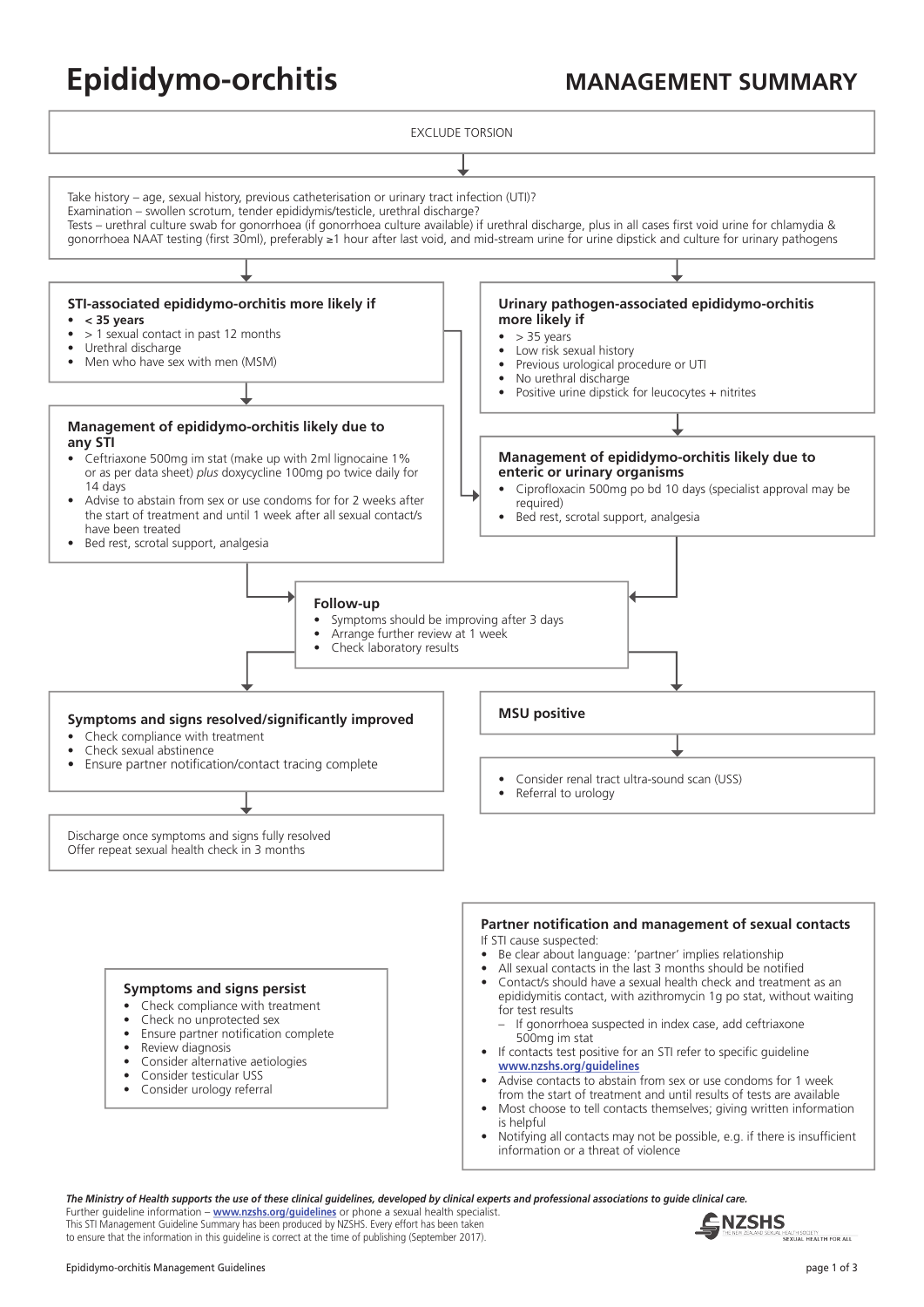## **Introduction**

- Epididymo-orchitis = inflammation/infection of the epididymis  $\pm$  the testis.
- In sexually active men of ANY age, *Chlamydia trachomatis* and *Neisseria gonorrhoeae* remain the most likely cause of epididymo-orchitis.
- In men >35 years, men who have had recent urinary tract instrumentation or surgery, or those who practice insertive anal sex, enteric pathogens (e.g. *Escherichia coli*) should be considered.

**Note:** Other possible causes of testicular swelling include: tumour, mumps, amiodorone use, Behcet's syndrome, tuberculosis, brucellosis, Candida spp. and cryptococcosis, with the latter particularly in immunosuppressed.

# **Diagnosis**

- Diagnosis is clinical, with support from the results of investigations undertaken.
- Patients usually present with unilateral scrotal pain and swelling ± urethral discharge and/or dysuria.
- Suprapubic pain, frequency and nocturia are more suggestive of a urinary pathogen.
- The main differential diagnosis is testicular torsion which is a surgical emergency and requires surgery within 6 hours of onset. Consider if:
	- Sudden onset
	- Severe pain
	- Young age, particularly under 20 years.

### **Diagnostic Tests**

- Patient should ideally not have passed urine for at least 1 hour prior to specimen collection.
- Specific tests for gonorrhoea & chlamydia (see Sexual Health Check guideline **[www.nzshs.org/guidelines](http://www.nzshs.org/guidelines)**).
- Urine dipstick and MSU.
- If mumps is considered likely, then mumps IgG and IgM serology and PCR on oropharyngeal swab (if available).

**Note: If diagnosis unsure and torsion is suspected, immediate urological review is required.**

## **Management**

Treat sexually active men with epididymo-orchitis presumptively for gonorrhoea and chlamydial infection.

#### **Treatment regimens**

#### **If most likely due to an STI:**

- Cover for infection with gonorrhoea and chlamydia.
- Ceftriaxone 500mg im stat (make up with 2ml lignocaine 1% or as per data sheet) plus doxycycline 100mg po twice daily for 14 days.

#### **If UTI pathogens suspected:**

- Ciprofloxacin 500mg po twice daily for 10 days (specialist approval may be required).
- Alternative in cases of allergy, tendon injury, etc:
	- Amoxicillin/clavulanate 625mg (500/125) po 3 times daily for 10 days or Trimethoprim 300mg po daily for 10 days.

#### **Other management**

- Vital signs
- Bed rest, scrotal support and analgesics are recommended for all patients.
- Complete resolution of the swelling may take several weeks, but a response should occur in 4–5 days. If patient febrile and unwell or may be non-compliant, consider admission for bed rest, analgesia, and iv antibiotics.
- Advise to abstain from sex or use condoms until 2 weeks from the start of treatment and until 1 week after sexual contact/s have been treated.
- Provide the patient with a fact sheet.
- Partner notification.